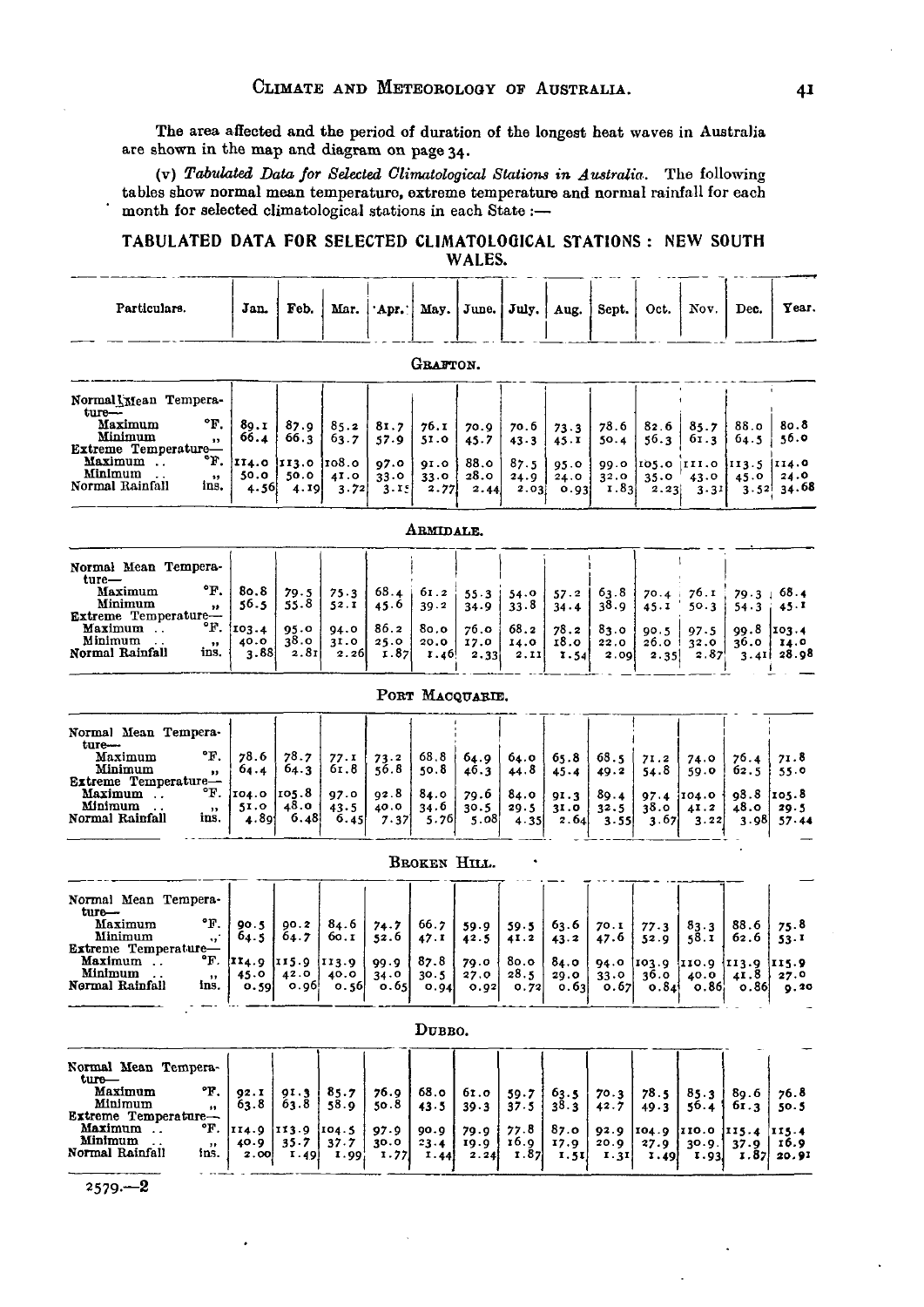#### TABULATED DATA FOR SELECTED CLIMATOLOGICAL STATIONS: NEW SOUTH WALES-continued.

| Particulars.                                                  | Jan.                               | Feb.                | Mar.                                                                     | Apr.                   | May.1                     | June.             | July.                        | Aug.                     | Sept.                                 | Oct.                    | Nov.                                                                                                                                                          | Dec.                  | Year.                     |
|---------------------------------------------------------------|------------------------------------|---------------------|--------------------------------------------------------------------------|------------------------|---------------------------|-------------------|------------------------------|--------------------------|---------------------------------------|-------------------------|---------------------------------------------------------------------------------------------------------------------------------------------------------------|-----------------------|---------------------------|
|                                                               |                                    |                     |                                                                          |                        | NEWCASTLE.                |                   |                              |                          |                                       |                         |                                                                                                                                                               |                       |                           |
| Normal Mean Tempera-<br>ture-                                 |                                    |                     |                                                                          |                        |                           |                   |                              |                          |                                       |                         |                                                                                                                                                               |                       |                           |
| °F.<br>Maximum<br>Minimum<br>,,                               | 77.6<br>66.6                       | 77.7<br>67.1        | 76. I<br>64.7                                                            | 59.5                   | $72.2 \quad 67.2$<br>53.7 | 62.9<br>49.5      | 47.7                         | $61.7\quad 64.0$<br>48.8 | 68.I<br>52.6.                         | 71.3<br>57.2            | 73.9<br>61.3                                                                                                                                                  | 76.0<br>64.3          | 70.7<br>57.7              |
| Extreme Temperature---<br>Maximum<br>Minimum<br>$\sim$<br>yy. |                                    |                     | $^{\circ}$ F. 112.0 105.3 101.5 94.9 85.0<br>$54.5$ $54.0$ $50.0$ $42.0$ |                        | 41.0                      |                   | $80.0$ $79.4$                | 88.3                     |                                       |                         | $0.4$ $100.0$ $105.0$ $108.0$ $112.0$<br>$3^8.0$ $3^7.5$ $37.0$ $39.0$ $42.0$ $47.8$ $49.0$ $37.0$<br>$3.66$ $4.44$ $2.34$ $2.97$ $2.51$ $2.21$ $3.45$ $41.3$ |                       |                           |
| Normal Rainfall<br>ins.                                       |                                    | $3.01$ 2.96         |                                                                          | $3.84$ $5.33$ , $4.64$ |                           |                   |                              |                          |                                       |                         |                                                                                                                                                               |                       | $3.45'$ $41.36$           |
|                                                               |                                    |                     |                                                                          |                        | BATHURST.                 |                   |                              |                          |                                       |                         |                                                                                                                                                               |                       |                           |
| Normal Mean Tempera-<br>ture-                                 |                                    |                     |                                                                          |                        |                           |                   |                              |                          |                                       |                         |                                                                                                                                                               |                       |                           |
| Maximum<br>Minimum<br>$\mathbf{r}$<br>Extreme Temperature-    | $\text{F.} \ \ \ \ \ 83.9$<br>55.6 | 83.7<br>55.5        | $78.8$  <br>5I.0                                                         | 44.0                   | $69.9 \pm 62.1$<br>38.2   |                   | $55.2$ 53.9  <br>$34.8$ 34.0 | 57.4<br>34.5             | 64.2<br>38.I                          | 43.4                    | $70.9$   $76.7$                                                                                                                                               | 81.6<br>$48.4 + 53.5$ | 60.9<br>44.2              |
| Maximum<br>Minimum                                            | $\mathrm{F.}$ II2.9<br>, 37.0      | 106.4 100.2         | 35.0.30.0.                                                               | 90.0<br>22.0           | 80.0                      | 71.0<br>20.0.15.7 | 70.0                         | $13.0 + 18.7$            | $76.4$ 86.0<br>21.0                   |                         | $96.0$ 103.5<br>$25.0$   31.0                                                                                                                                 | 107.7 112.9<br>35.0   | 13.0                      |
| Normal Rainfall                                               | ins. 2.18                          |                     | $1.73$ $1.99$                                                            | I.5I                   |                           |                   | 1.39 $1.86$ 2.07             |                          | $1,68$ $1.52$                         | 2.10                    | 2.04                                                                                                                                                          |                       | $2.49$ $22.56$            |
|                                                               |                                    |                     |                                                                          |                        | LEETON.                   |                   |                              |                          |                                       |                         |                                                                                                                                                               |                       |                           |
| Normal Mean Tempera-                                          |                                    |                     |                                                                          |                        |                           |                   |                              |                          |                                       |                         |                                                                                                                                                               |                       |                           |
| $ture-$<br>°F.<br>Maximum<br>Minimum<br>$\mathbf{r}$          | 83.9<br>63.2                       | 88.7<br>63.4        | 82.6<br>59.0                                                             | 72.6<br>51.2           | 64.8<br>45.0              | 57.7<br>40.5      | 56.8                         |                          | $60.3 \t66.8$<br>$38.9$ $40.5$ $44.1$ | 73.8<br>49.7            | 81.2<br>55.6                                                                                                                                                  | 86.4<br>60.8          | 73.4<br>5I.0              |
| Extreme Temperature-<br>°F.<br>Maximum                        | 117.0                              | 110.5 107.0         |                                                                          | 94.5                   | 82.4                      | 74.5              | 72.0                         |                          |                                       |                         | $81.9$ $92.5$ $103.5$ $107.0$ $112.0$                                                                                                                         |                       | 117.0                     |
| Minimum<br>$\bullet\bullet$<br>Normal Rainfall<br>ins.        | 44.0<br>1.22                       | 41.2<br>0.86        | 40.0<br>1.03                                                             | 33.0<br>1.47           | 29.9                      | 24.9              | 25.3<br>$1.38$ $1.84$ $1.36$ | 25.0<br>I.67             | 26.5                                  | 34.0                    | 35.5<br>$1.31$ $1.49$ $1.26$                                                                                                                                  | 41.8<br>1.24          | 24.9<br>16.13             |
|                                                               |                                    |                     |                                                                          |                        |                           | JERVIS $BAY.(a)$  |                              |                          |                                       |                         |                                                                                                                                                               |                       |                           |
| Normal Mean Tempera-<br>$ture-$                               |                                    |                     |                                                                          |                        |                           |                   |                              |                          |                                       |                         |                                                                                                                                                               |                       |                           |
| Maximum<br>°F.<br>Minimum<br>$\mathbf{D}$                     | 74.5<br>63.0                       | 75.0<br>64.0        | 73.3<br>62.7                                                             | 58.5                   | $68.8$ $64.4$<br>$53 - 8$ | 60.2<br>50.5      | 58.9<br>48.6                 | 61.0<br>49.5             | 52.2                                  | $64.3 \t{67.7}$<br>55.3 | 70.2<br>58.3                                                                                                                                                  | 73.0<br>61.3          | 67.6<br>56.5              |
| Extreme Temperature-<br>Maximum<br>°F.                        | 109.0                              | 100.0               | 98.O                                                                     |                        | $89.0$   $83.0$           | 77.0              | 75.0                         | 80.0                     | 87.0                                  | 96.0                    |                                                                                                                                                               | $96.0$ 100.0          | 109.0                     |
| Minimum<br>$\sim$ $\sim$<br>$, \,$<br>Normal Rainfall<br>ins. | 43.0<br>4.II                       | 50.0<br>3.25        | 46.0<br>4.46                                                             | 42.0<br>5.07           | 39.0<br>5.22              | 37.0<br>4.32      | 33.0<br>4.89                 | 31.0<br>2.72             | 40.0<br>3.06                          | 41.0<br>2.57            | 47.0<br>2.64                                                                                                                                                  | 42.0                  | 31.0<br>$3.82 \mid 40.13$ |
|                                                               |                                    |                     | $\bullet$                                                                |                        | ALBURY.                   |                   |                              |                          |                                       |                         |                                                                                                                                                               |                       |                           |
| Normal Mean Tempera-                                          |                                    |                     |                                                                          |                        |                           |                   |                              |                          |                                       |                         |                                                                                                                                                               |                       |                           |
| $t$ ure $-$<br>Maximum<br>°F.<br>Minimum<br>$\mathbf{H}$      | 89.9<br>59.8                       | $60.2$ !            | $90.4 \times 84.3$<br>55.2                                               | 73.6<br>47.8           | 64.9<br>42.3              | 39.3              | $57.4$ 56.4<br>38.2          | 60.4<br>39.9             | 67.2<br>43.2                          | 73.8<br>47.7            | 81.3<br>52.9                                                                                                                                                  | 87.4<br>57.5          | 73.9<br>48.7              |
| Extreme Temperature-<br>Maximum<br>°F.                        |                                    | 117.3   114.3 107.3 |                                                                          | 94.8                   | 83.0                      | 76.o              | 74.0                         | 79.0                     | 94.8                                  |                         | $101.5$ $ 107.0$                                                                                                                                              | II2.6                 | II7.3                     |
| Minimum<br>, ,<br>Normal Rainfall<br>ins.                     | 39.0                               |                     | 42.0 39.0<br>$1.59$ $1.95$ $1.81$                                        | 30.0<br><b>1.96</b>    | 28.O<br>2.28              | 25.7              | 25.0<br>$3.32$ $2.91$        | 26.0                     | 29.0<br>$3.01$ 2.30                   |                         | $30.0$ 33.0<br>$2.52$ $1.76$                                                                                                                                  | 40.0                  | 25.0<br>$2.25$ $27.66$    |
|                                                               |                                    |                     |                                                                          |                        | Соома.                    |                   |                              |                          |                                       |                         |                                                                                                                                                               |                       |                           |
| Normal Mean Tempera-                                          |                                    |                     |                                                                          |                        |                           |                   |                              |                          |                                       |                         |                                                                                                                                                               |                       |                           |
| $t$ ure $-$<br>Maximum<br>°F.<br>Minimum                      | 78.8<br>52.2                       | 79.0<br>52.4        | 73.8<br>48.3                                                             | 65.0<br>41.7           | 57.3<br>35.3              | 50.9<br>31.7      | 50.4<br>30.2                 | 54.5<br>31.5             | 61.O<br>36.I                          | 67.5<br>40.9            | 72.6<br>45.8                                                                                                                                                  | 77.2<br>50.1          | 65.7<br>41.3              |
| $\pmb{\cdot}$<br>Extreme Temperature<br>Maximum<br>°F.        | 112.0                              | 107.0 104.6         |                                                                          | 92.7                   | 77.7                      | 69.2              | 72.9                         | 75.7                     | 86.9                                  | 95.7                    | $[102.1]$ $[110.0]$                                                                                                                                           |                       | 112.0                     |
| Minimum<br>$\mathbf{z}\mathbf{z}$<br>Normal Rainfall<br>ins.  | 29.8                               | 33.0                | 28.2<br>2.34 $\vert$ 1.86 1.88                                           | 22.8<br>1.46           | 13.0<br>I.II              | 13.4<br>1.22      | 11.0<br>1.27                 | 12.0<br>0.98             | 14.3                                  | 22.0<br>$1.27$ ; $1.51$ | 25.8<br>1.72                                                                                                                                                  | 28.8                  | 11.0<br>$2.23$ 18.85      |
|                                                               |                                    |                     |                                                                          |                        |                           |                   |                              |                          |                                       |                         |                                                                                                                                                               |                       |                           |

(a) Australian Capital Territory.

 $\hat{\phantom{a}}$ 

 $\mathbb{R}^2$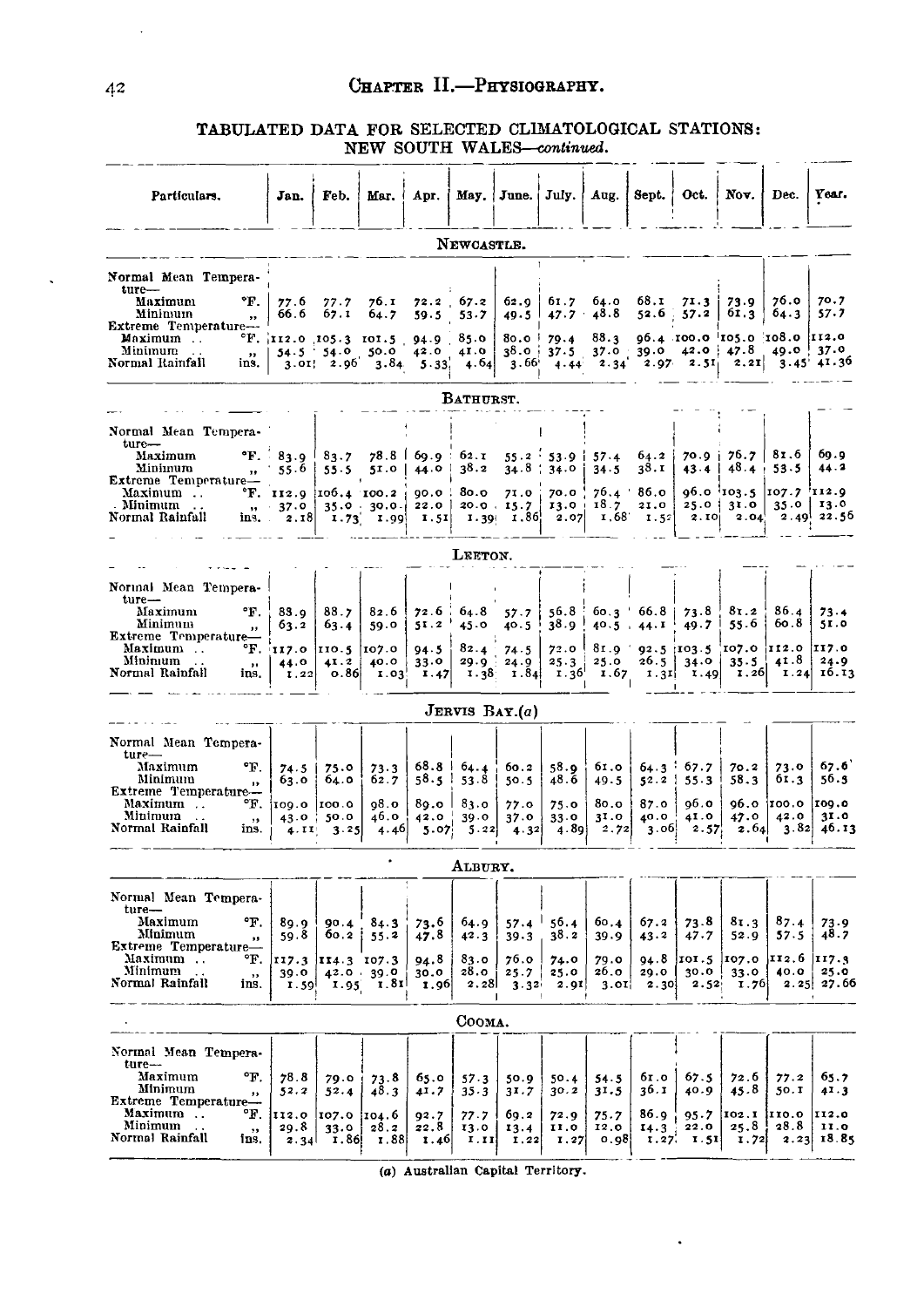#### TABULATED DATA FOR SELECTED CLIMATOLOGICAL STATIONS: VICTORIA. للمحتمل

| Particulars.                                                                                    | Jan.                                     |                  | Feb. Mar.                                 | Apr.                        |                                                                                                       | May. June.                            | July.                              |                                     | Aug. Sept.            |                                           | $Oct. + Nov. - Dec.$        |                                                                                                           | Year.                |
|-------------------------------------------------------------------------------------------------|------------------------------------------|------------------|-------------------------------------------|-----------------------------|-------------------------------------------------------------------------------------------------------|---------------------------------------|------------------------------------|-------------------------------------|-----------------------|-------------------------------------------|-----------------------------|-----------------------------------------------------------------------------------------------------------|----------------------|
|                                                                                                 |                                          |                  |                                           |                             | MILDURA.                                                                                              |                                       |                                    |                                     |                       |                                           |                             |                                                                                                           |                      |
| Normal Mean Tempera-<br>$ture-$                                                                 |                                          |                  |                                           |                             |                                                                                                       |                                       |                                    |                                     |                       |                                           |                             |                                                                                                           |                      |
| Maximum<br>Minimum<br>$\mathbf{B}$<br>Extreme Temperature-                                      | $\text{P.F.}$ 89.8 90.0 84.4             | $61.0 \pm 61.7$  | 57.2                                      | 74.5<br>50.5                | 45.6                                                                                                  | $66.9 \t60.4 \t39.5$<br>41.3          | 40.5                               | 63.9<br>42.5                        | 69.9<br>46.1          | 50.9                                      | $76.5 \pm 83.2$<br>$55 - 4$ | 88.2 <sub>1</sub><br>59.6                                                                                 | 75.6<br>51.0         |
| Maximum<br>Minimum<br>$\boldsymbol{\mathcal{Y}}$<br>Normal Rainfall<br>ıns.                     | $\text{F.}$ , 123.5 i118.0 112.0<br>0.73 | $40.0$   43.0    | 37.0<br>$[0.90]$ $[0.70]$                 | 99.0<br>34.0<br>0.55        | 90.0<br>27.0<br>I.0I                                                                                  | 80.O<br>$26.0 +$<br>I.05 <sub>1</sub> | 78.o<br>24.0<br>0.91               | 86.9<br>29.0<br>1.01                | 29.0<br>0.96          | 1,00                                      | $34.0$   35.0<br>0.84       | 95.0 104.0 113.0 121.5 123.5<br>40.0                                                                      | 24.0<br>$0.71$ 10.37 |
|                                                                                                 |                                          |                  |                                           |                             | BENALLA.                                                                                              |                                       |                                    |                                     |                       |                                           |                             |                                                                                                           |                      |
| Normal Mean Tempera-<br>$ture-$                                                                 |                                          |                  |                                           |                             |                                                                                                       |                                       |                                    |                                     |                       |                                           |                             |                                                                                                           |                      |
| °F.<br>Maximum<br>Minimum<br>$^{\bullet}$<br>Extreme Temperature-                               | 87.6<br>58.9 .                           | 88.7<br>59.6.    | 82.4<br>55.1                              | 72.3<br>48.0                | 64.3<br>$42.\bar{6}$                                                                                  | 56.5<br>39.1                          | 55.7<br>38.2                       | 58.9<br>39.7                        | 65.1<br>43.6          | 72.4<br>48.3                              | 79.5<br>52.1                | 84.8<br>56.5                                                                                              | 72.3<br>48.5         |
| Maximum ·<br>Minimum<br>$\mathbf{r}$<br>Normal Rainfall<br>ins.                                 | $\text{°F.}$ (II4.0 112.0 108.0)         | 40.0 37.0        | 36.O<br>$1.58$ $1.66$ $1.60$              | 97.0                        | 89.0<br>$32.0$ , $20.0$ .<br>1.99: 2.30                                                               | 70.0<br>25.0<br>3.09                  | 70.0<br>27.0<br>2.78               | 76.o<br>27.9<br>2.72                | $30.0$                | 88.0 102.0 104.0<br>33.0<br>$2.36$ $2.41$ | 36.0<br>I.65                | III.0III4.0<br>38.0<br>1.77                                                                               | 25.0<br>25.91        |
|                                                                                                 |                                          |                  |                                           |                             | BENDIGO.                                                                                              |                                       |                                    |                                     |                       |                                           |                             |                                                                                                           |                      |
| Normal Mean Tempera-                                                                            |                                          |                  |                                           |                             |                                                                                                       |                                       |                                    |                                     |                       |                                           |                             |                                                                                                           |                      |
| ture-<br>°F.<br>Maximum<br>Minimum<br>,,                                                        | 83.0   83.9<br>56.5                      | 58.3             | 78.I<br>54.0                              | 48.2 <sub>1</sub>           | $68.4$ 61.3 54.8<br>$43.7 + 40.7$                                                                     |                                       | 54.2<br>$39 - 4$                   | 57.0<br>40.2                        | 62.5<br>43.0          | 68.g<br>46.7                              | 50.9                        | $75.2 + 80.5$<br>54.9                                                                                     | 60.O<br>48,0         |
| Extreme Temperature-<br>°F.<br>Maximum<br>Minimum<br>$\cdot$ .<br>12<br>Normal Rainfall<br>Ins. | 117.4 111.6 104.7                        | $37.0$ $40.0$    |                                           |                             | $94.7$   80.0<br>$38.0$   $33.4$ $.27.3$  <br>1.14 1.50 1.27 1.49 1.97 2.26 2.21 2.11                 | 77.3<br>23.9                          | 73.0<br>23.5                       | 75.7<br>26.O                        | 90.0<br>29.0<br>2.04  | 32.0<br>1.70                              | 35.0                        | 99.7 106.5 111.5 117.4<br>37.0<br>$1.25$ $1.33$ 20.27                                                     | 23.5                 |
|                                                                                                 |                                          |                  |                                           |                             | HORSHAM.                                                                                              |                                       |                                    |                                     |                       |                                           |                             |                                                                                                           |                      |
| Normal Mean Tempera-                                                                            |                                          |                  |                                           |                             |                                                                                                       |                                       |                                    |                                     |                       |                                           |                             |                                                                                                           |                      |
| $_{\text{ture-}}$<br>°F.<br>Maximum<br>Minimum<br>$\pmb{\cdot}$<br>Extreme Temperature-         | 85.1                                     | $55.2 + 55.9$    | 86.3   80.2  <br>51.9                     | 70.7<br>47.0                | ნვ.ი<br>42.9                                                                                          | 56.6<br>40.2                          | 56.0 i<br>38.8                     | 59.0<br>39.9                        | 64.1<br>41.9          | 70.2<br>45.1                              | $77.2$  <br>49.6            | $82.7 +$<br>$53.2$                                                                                        | 70.9<br>46.8         |
| °F.<br>Maximum<br>Minimun<br>$, \, \cdot$<br>Normal Rainfall<br>١n٩,                            | 120.0  113.0  108.0                      |                  | $39.0$ $\mid$ $37.0$ $\mid$ $35.0$ $\mid$ | 97.0                        | 87.0<br>$31.0$   25.0<br>$\begin{bmatrix} 0.75 \end{bmatrix}$ 1.21 0.74 1.23 1.78 1.98 1.98 1.89 1.90 | 74.0                                  | 71.0<br>$22.0$   21.0 <sup>'</sup> | 78.o<br>24.0                        |                       |                                           |                             | 94.0 100.0 108.0 115.0 120.0<br>$24.0$ $25.0$ $29.0$ $34.0$ $21.0$<br>$1.98$ $1.48$ $1.26$ $1.37$ $17.57$ |                      |
|                                                                                                 |                                          |                  |                                           |                             | BALLARAT.                                                                                             |                                       |                                    |                                     |                       |                                           |                             |                                                                                                           |                      |
| Normal Mean Tempera-                                                                            |                                          |                  |                                           |                             |                                                                                                       |                                       |                                    |                                     |                       |                                           |                             |                                                                                                           |                      |
| ture—<br>°F.<br>Maximum<br>Minimum<br>$\boldsymbol{\mathsf{11}}$<br>Extreme Temperature-        | 75.7<br>50.5                             | $76.9$ i<br>52.9 | 50.I                                      | $71.6 + 63.0$<br>45.8<br>-4 | 56.3<br>42.6                                                                                          | 50.4<br>39.5                          | 49.8<br>38.4                       | 52.5<br>39.4                        | 57.1<br>41.2          | 62.4<br>43.61                             | 67.4<br>46.0                | 72.5<br>49.3                                                                                              | 63.0<br>44.9         |
| Maximum<br>Minimum<br>$\overline{11}$<br>Normal Rainfall<br>ins.                                | "F. $108.5$ $104.9$ $102.1$ $91.2$       | 36.0 36.2        | $1.26$ , $1.79$ , $1.83$                  | 2.13                        | 75.0<br>$31.0$ $31.0$ $27.0$<br>2.43                                                                  | $63.0 \pm 63.0$<br>23.0<br>2.67       | 26.0<br>2.68                       | 60.6<br>26.3<br>2.92                | 83.0<br>26.6<br>2.84' | 92.5 100.0                                | $20.0 + 31.5$               | [102.0 108.5]<br>35.0<br>$2.41$ , $2.08$ $2.34$ $27.38$                                                   | 23.0                 |
|                                                                                                 |                                          |                  |                                           |                             | BAIRNSDALE.                                                                                           |                                       |                                    |                                     |                       |                                           |                             |                                                                                                           |                      |
| Normal Mean Tempera-                                                                            |                                          |                  |                                           |                             |                                                                                                       |                                       |                                    |                                     |                       |                                           |                             |                                                                                                           |                      |
| ture—<br>Maximum<br>°F.<br>Minimum<br>$\pmb{\cdot}$                                             | $75.3$ !<br>53.5                         | 76.I<br>54.5     | 73.0<br>51.7                              | 67.5<br>$46.9$ :            | $62.5 \div 57.5$<br>$42.5 \cdot 38.8$                                                                 |                                       | 38. x                              | $57.0$ $59.5$ $63.2$ $67.5$<br>39.6 | 42.7                  | 40.1                                      | 70.6<br>49.0                | $74.0$ ,<br>$52.4$ !                                                                                      | 67.o<br>40.9         |
| Extreme Temperature-<br>Maximum<br>°F.<br>Minimum<br>$\,$                                       | 112.0<br>$35.0$ !                        | 109.0 105.5      | 39.0 32.0 $\frac{1}{2}$                   | 95.0<br>29.0                | 86.o<br>$25.0 \pm 22.0$                                                                               | 75.0                                  | 76.0 84.0<br>21.0                  | 19.0                                | 92.6 101.0<br>26.0    | 27.0                                      | 103.0<br>30.0               | III.0 112.0 <br>$32.0 \div 19.0$                                                                          |                      |
| Normal Rainfall<br>ins.                                                                         |                                          |                  | $2.48$ ; $2.09$ , $2.64$                  | 2.02                        | I.59                                                                                                  | 2.16                                  |                                    | $2.06$ 1.73                         | 2.08 <sub>1</sub>     | 2.68                                      | 2.19                        |                                                                                                           | 2.63, 26.35          |

 $\overline{\phantom{a}}$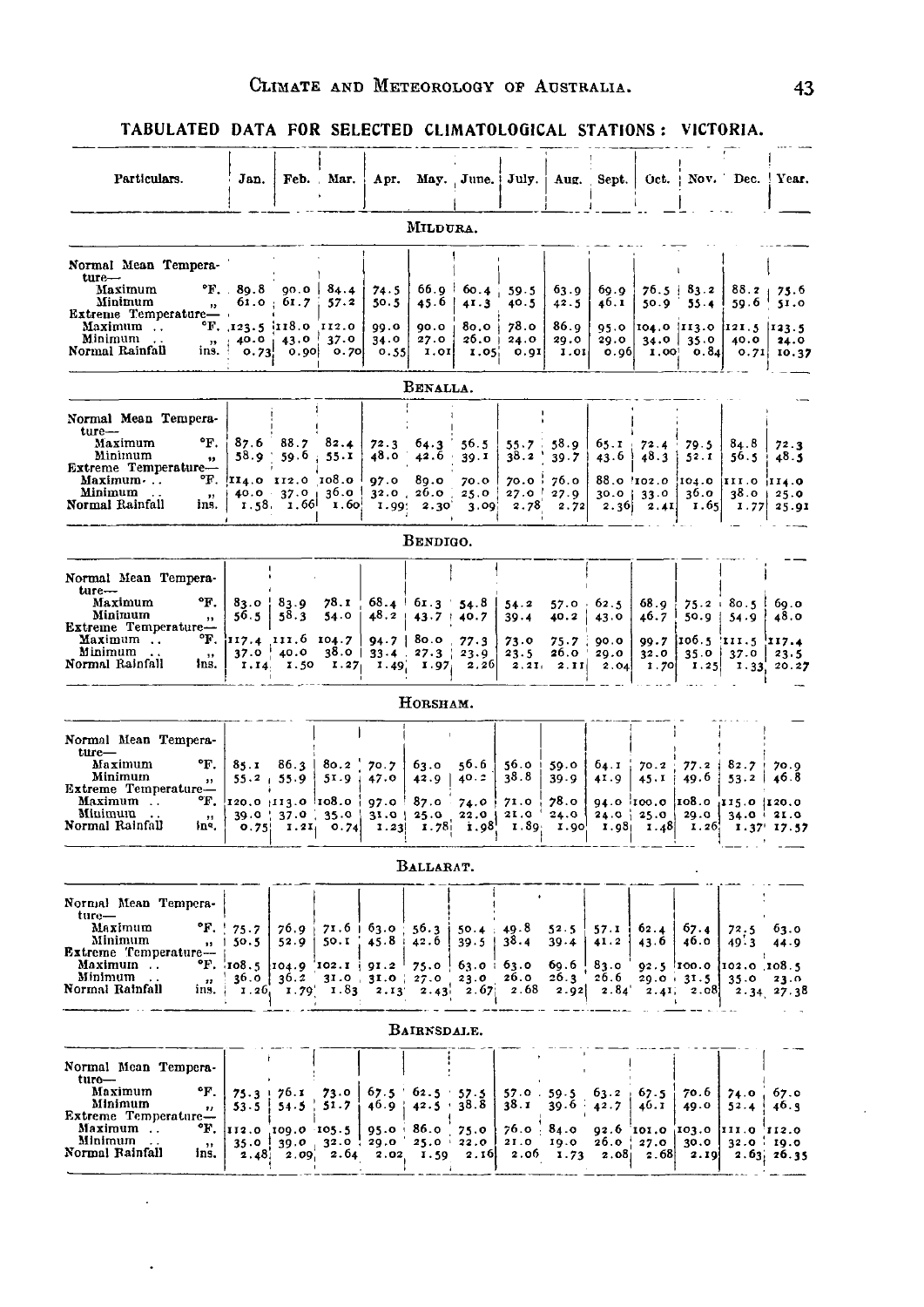TABULATED DATA FOR SELECTED CLIMATOLOGICAL STATIONS : QUEENSLAND.

| Particulars.                                                                  |                                              | Jan. Feb.                   | Mar.                  | Apr.                      |                            |                           |                      | May. June. July.; Aug.                  | Sept. Oct.                         |                      | Nov.                                   | Dec.                     | Year.                      |
|-------------------------------------------------------------------------------|----------------------------------------------|-----------------------------|-----------------------|---------------------------|----------------------------|---------------------------|----------------------|-----------------------------------------|------------------------------------|----------------------|----------------------------------------|--------------------------|----------------------------|
|                                                                               |                                              |                             |                       |                           | CAIRNS.                    |                           |                      |                                         |                                    |                      |                                        |                          |                            |
| Normal Mean Tempera-                                                          |                                              |                             |                       |                           |                            |                           |                      |                                         |                                    |                      |                                        |                          |                            |
| $ture-$<br>°F.<br>Maximum<br>Minimum<br>"                                     | 89.7<br>74.2                                 | 80.0<br>73.9                | 87.1<br>72.6          | 84.9<br>70.0              | 81.6<br>66.2               | 78.8<br>63.5              |                      | $78.1 \div 79.5 \pm 1$<br>61.0 61.1     | 82.6<br>63.8                       | 85.6<br>67.4         | 87.9<br>70.4                           | 89.7<br>72.9             | 84.5<br>68.I               |
| Extreme Temperature-<br>°F.<br>Maximum<br>Minimum<br>$\overline{\mathbf{12}}$ | 109.8  108.0<br>63.5                         | 64.0                        | [100.0]<br>59.8       | 94.5<br>57.0              | 92.0<br>52.2               | 92.1<br>44.6              | $43.0 +$             | $95.1$   $98.1$  <br>43.2               | 94. I<br>46.0                      | 98.I<br>54.5         | 52.0                                   | 99.1 105.0 109.8<br>60.2 | 43.0                       |
| Normal Rainfall<br>ins.                                                       | 16.51                                        |                             |                       | 17.00 17.59 10.76         | 4.37                       | 2.87                      | 1.56                 | 1.46                                    | 1.43                               | 2.40                 | 3.05                                   |                          | $7.35 \mid 86.35$          |
|                                                                               |                                              |                             |                       |                           | TOWNSVILLE.                |                           |                      |                                         |                                    |                      |                                        |                          |                            |
| Normal Mean Tempera-                                                          |                                              |                             |                       |                           |                            |                           |                      |                                         |                                    |                      |                                        |                          |                            |
| ture-<br>Maximum<br>Minimum<br>15 <sub>1</sub><br>Extreme Temperature-        | $\mathrm{^{6}F.} \quad 87.3$<br>76.2         | 87.0<br>75.6                | 86.6<br>73.9          | $84.7$ .<br>70.6          | $81.2$ !<br>65.4           | 77.3<br>61.9 <sub>1</sub> | 76.0<br>59.8         | 77.6<br>61.5:65.8                       | 80.3                               | 83.1<br>70.5         | 85.2<br>73.8                           | 37.0<br>75.6             | 82.8<br>69.2               |
| Maximum<br>Minimum<br>$\ddot{\phantom{0}}$                                    | $\text{F.}$ [102.4 [110.2 ]<br>$68.2$   64.5 |                             | 98.0<br>65.4          | 97.0<br>53.9              | 88.5<br>49.7               | 86.5, 85.0                | $47.0 + 45.3$        | 89.0                                    | 92.5<br>$48.0 \pm 52.0$            | 94.7<br>60.2         | 99.5<br>64.2                           | IOI.I IIO.2<br>66.0      | 45.3                       |
| $\overline{\mathbf{r}}$<br>Normal Rainfall                                    | ins. 10.03                                   | -9.90                       | 5.15                  | 2.57                      | 0.92                       | I.4I <sub>1</sub>         | 0.77                 | о.60                                    | 0.49                               | 1.19                 | 2.03                                   |                          | $4.63$ 39.69               |
|                                                                               |                                              |                             |                       |                           | CLONCURRY.                 |                           |                      |                                         |                                    |                      |                                        |                          |                            |
| Normal Mean Tempera-<br>$ture-$                                               |                                              |                             |                       |                           |                            |                           |                      |                                         |                                    |                      |                                        |                          |                            |
| °F.<br>Maximum<br>Minimum<br>$\bullet$<br>Extreme Temperature-                | 98.7<br>76.5                                 | 96.3<br>75.4                | 94.6<br>73.0          | 89.9 <sup>1</sup><br>66.g | 82.9<br>59.7               | 77.3<br>54.1              | 76.4<br>51.5         | $81.4$ $88.4$<br>54.3                   | 61.0                               | 95.1<br>68.2         | 98.6 100.4<br>73.5                     | 76.2                     | 0.00<br>65.9               |
| °F.<br>Maximum<br>Minimum<br>$\sim$ $\sim$<br>, ,                             | I27.5 II5.5 IIO.5 IIO8.0<br>59.3             | 58.0                        | 53.3                  | 48.0                      | 98.5<br>41.3               | 99.1<br>32.0              | 34.2                 | 96.0 $102.5$ $106.0$<br>$34.5$   $40.5$ |                                    | 49.8                 | $112.0$ $13.5$ $125.5$ $127.5$<br>54.0 | 50.0                     | 32.0                       |
| Normal Rainfall<br>ins.                                                       | 4.73                                         | 3.96                        | r. 36                 | 0.62                      |                            | $0.48$ $0.80$             | 0.23                 |                                         | 0.12 0.15                          | 0.44                 | 1.59                                   |                          | $I.90$ $I6.88$             |
|                                                                               |                                              |                             |                       |                           | MACKAY.                    |                           |                      |                                         |                                    |                      |                                        |                          |                            |
| Normal Mean Tempera-                                                          |                                              |                             |                       |                           |                            |                           |                      |                                         |                                    |                      |                                        |                          |                            |
| $ture-$<br>°F.<br>Maximum                                                     | 86.2                                         | 85.5                        | 83.6                  | 80.7                      | $76.1 + 72.2$              |                           | 71.0                 | 72.8                                    | 77.0                               | 81.3                 | 83.9                                   | 86.2                     | 79.7                       |
| Minimum<br>$\,$<br>Extreme Temperature-                                       | 73.6                                         | 73.2                        | 71.2                  | 66.6                      | 60.8                       | 56.2                      | 53.4                 | 54.8                                    | 59.9                               | 65.5                 | 69.4                                   | 72.3                     | 64.7                       |
| Maximum<br>°F.<br>Minimum<br>$\bullet$<br>Normal Rainfall<br>ins.             | 99.8  <br>60.I                               | 99.4<br>60.3<br>13.56 12.65 | 98.O<br>56.0<br>10.95 | 94.0<br>49.2<br>4.64      | $88.8$  <br>41.6  <br>3.36 | 85.9<br>$37.0$ }<br>2.75  | 86.o<br>35.1<br>1.57 | 87.O<br>36.11<br>1.12                   | 92.0<br>39.6<br>1.14               | 97.0<br>44.0<br>1.55 | 97.5<br>46.6<br>3.12                   | 99.9<br>$60.0$ ;         | 99.9<br>35.1<br>6.75663.16 |
|                                                                               |                                              |                             |                       |                           |                            |                           |                      |                                         |                                    |                      |                                        |                          |                            |
|                                                                               |                                              |                             |                       |                           | LONGREACH.                 |                           |                      |                                         |                                    |                      |                                        |                          |                            |
| Normal Mean Tempera-<br>$ture-$<br>°F.<br>Maximum                             |                                              |                             |                       |                           |                            |                           |                      |                                         |                                    |                      |                                        |                          | 88.3                       |
| Minimum<br>$\mathbf{r}$<br>Extreme Temperature-                               | $73 - 3$                                     | 99.6 96.9<br>71.7           | 94.1<br>68.1          | 87.8<br>60.I              | 80.4<br>52.1               | 74.3<br>46.7              | 73.2<br>44.3         | 77.9<br>46.5                            | 85.4<br>53.7                       | 92.8<br>61.5         | 97.0<br>67.5                           | 99.7<br>71.5             | 59.8                       |
| Maximum<br>°F.<br>Minimum<br>$, \,$                                           | 118.3  113.4  113.0  103.0                   | $43.9$   $55.1$             | 48.2                  | 38.1                      | 96.8<br>35.1               | 02.0<br>26.7              | 92.0<br>26.7         | 96.8<br>3I.0                            | $104.2$ $109.2$ $114.5$<br>$3I$ .0 |                      | $39.0 \pm 41.0$                        | 115.6 118.3              | $43.9 + 26.7$              |
| Normal Rainfall<br>ins.                                                       | 2.3I                                         | 3.12                        | 2.10                  | I.0I                      | 0.52                       | 0.94                      | $o.8$ o              | 0.30'                                   | 0.52                               | o.84l                | 1.26                                   |                          | $1.82$ $15.54$             |
|                                                                               |                                              |                             |                       |                           | ROCKHAMPTON.               |                           |                      |                                         |                                    |                      |                                        |                          |                            |
| Normal Mean Tempera-                                                          |                                              |                             |                       |                           |                            |                           |                      |                                         |                                    |                      |                                        |                          |                            |
| ture—<br>Maximum<br>°F.<br>Minimum<br>$\blacksquare$                          | 90.0<br>72.3                                 | 88.7<br>72.1                | 87.2<br>69.8          | 84.2<br>64.8              | 79.3<br>58.3               | 74.4<br>54.0              | 73.7<br>51.2         | 76.7<br>52.9                            | 81.7<br>58.3                       | 85.9<br>63.8         | 88.5<br>68.0                           | 90.0<br>70.9             | 83.4<br>63.0               |
| Extreme Temperature-<br>Maximum<br>°F.<br>Minimum                             | i106.8<br>60.0                               | 105.2<br>60.8               | <b>104.8</b><br>50.3  | 98.0<br>43.4              | 94.3<br>39.8               | 88.2<br>32.7              | 88.8<br>34.6         | $36.3$                                  | 95.9 100.2<br>39.8                 | 102.8<br>43.0        | 107.9<br>54.0                          | III.6<br>59.2            | III.6 <br>32.7             |
| $\cdots$<br>Normal Rainfall<br>ins.                                           | 6.70                                         | 7.28                        | 3.54                  | 2.66                      | 1.26                       | 2.80                      | 1.77                 | 0.82                                    | 0.94                               | <b>1.99</b>          | 2.63                                   | 4.97                     | 37.36                      |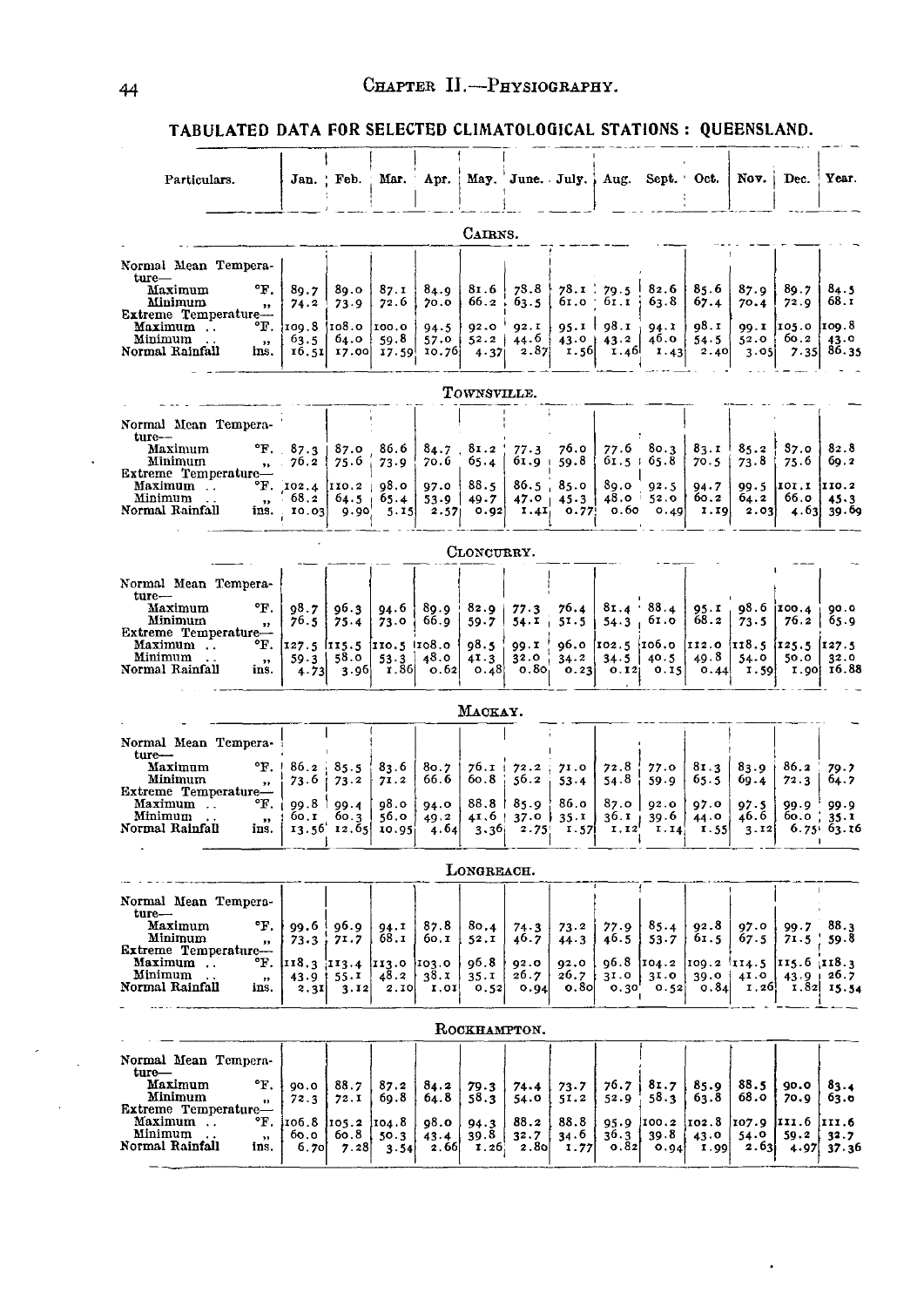$\ddot{\phantom{a}}$ 

## TABULATED DATA FOR SELECTED CLIMATOLOGICAL STATIONS: QUEENSLAND-continued.

| Particulars.                                                                                                                                                                       | Jan.                                         | Feb.                                                       | Mar.                                 | Apr.                                 |                                                     |                                      | May.   June.   July.                              | Aug.                                     | Sept.                                |                               | $Oct.$ Nov.                               | Dec.                                                                             | Year.                         |
|------------------------------------------------------------------------------------------------------------------------------------------------------------------------------------|----------------------------------------------|------------------------------------------------------------|--------------------------------------|--------------------------------------|-----------------------------------------------------|--------------------------------------|---------------------------------------------------|------------------------------------------|--------------------------------------|-------------------------------|-------------------------------------------|----------------------------------------------------------------------------------|-------------------------------|
|                                                                                                                                                                                    |                                              |                                                            |                                      |                                      | CHARLEVILLE.                                        |                                      |                                                   |                                          |                                      |                               |                                           |                                                                                  |                               |
| Normal Mean Tempera.<br>ture—<br>°F.<br>Maximum<br>Minimum<br>$\mathbf{H}$<br>Extreme Temperature-<br>°F.<br>Maximum<br>Minimum<br>$\ddot{\phantom{1}}$<br>Normal Rainfall<br>ins. | $97.6$  <br>70.8<br>52.4<br>2.65             | 96.1<br>70.I<br>116.6 i115.0 .110.0 it01.8<br>50.0<br>2.36 | 91.7<br>65.I<br>41.0<br>1.54         | 84.5<br>55.7<br>34.0<br>0.95         | 76.4<br>47.2<br>92.0<br>27.5<br>0.69.<br>TOOWOOMBA. | 69.3<br>42.3<br>87.8<br>23.0<br>1.46 | 68.3<br>40.I<br>86.5<br>23.0<br>1.32              | 72.9<br>42.1<br>$93 - 7$<br>24.0<br>0.75 | 49.0<br>29.0<br>0.95                 | $80.4$ $88.2$<br>57.7<br>34.5 | $93.6$ J<br>64.4<br>40.0<br>$1.02$ $1.68$ | 96.4<br>68.5<br> 102.0  109.8  117.0  118.0  118.0<br>$48.0$ $^{\circ}$<br>2.60. | 84.6<br>56.I<br>23.0<br>17.97 |
| Normal Mean Tempera-<br>ture—<br>°F.<br>Maximum<br>Minimum<br>$\mathbf{z}$<br>Extreme Temperature-<br>°F.<br>Maximum<br>Minimum<br>$\sim$<br>$, \,$<br>Normal Rainfall<br>ins.     | 82.7<br>61.2<br>103.6 100.7<br>45.5i<br>5.15 | 81.0<br>61.0<br>46.0<br>4.29                               | 78.2<br>58.7<br>99.0<br>33.0<br>3.36 | 73.5<br>52.5<br>88.2<br>31.0<br>2.62 | 67.2<br>46.6<br>84.2<br>29.6<br>1.85!               | 42.4<br>80.5<br>22.0<br>2.54         | $62.0$   $61.1$  <br>40.7<br>78.2<br>22.5<br>2.06 | 64.5<br>41.9<br>86.o<br>25.0<br>1.16     | 70.5<br>46.8<br>89.5<br>30.0<br>1.69 | 52.3<br>32.4                  | $76.2$ $80.2$ $82.2$<br>56.6              | 59.5<br>0.0 0 101.0 105.0 105.0<br>$39.4 + 42.8$<br>$2.39$ $3.34$ $4.74$ $35.19$ | 73.3<br>51.7<br>22.0          |

# TABULATED DATA FOR SELECTED CLIMATOLOGICAL STATIONS: SOUTH AUSTRALIA.

|                                                                                                                                                                                               |                                                    |                                                                                       |                               |                                      | STREAKY BAY.                         |                                      |                                      |                                           |                                      |                                                    |                                              |                                                                   |                                                   |
|-----------------------------------------------------------------------------------------------------------------------------------------------------------------------------------------------|----------------------------------------------------|---------------------------------------------------------------------------------------|-------------------------------|--------------------------------------|--------------------------------------|--------------------------------------|--------------------------------------|-------------------------------------------|--------------------------------------|----------------------------------------------------|----------------------------------------------|-------------------------------------------------------------------|---------------------------------------------------|
| Normal Mean Tempera-<br>ture—<br>°F.<br>Maximum<br>Minimum<br>$\mathbf{v}$<br>Extreme Temperature-<br>°F.<br>Maximum<br>Minimum<br>$\bullet$<br>Normal Rainfall<br>ins.                       |                                                    | $84.8$ $85.2$<br>$60.1 \pm 60.5$<br>II4.2 II4.2 109.0<br>46.2   44.8<br>$0.30\, 0.68$ | 81.8<br>58.5<br>43.5<br>0.57  | 74.2<br>54.1<br>96.O<br>41.0<br>0.76 | 67.9<br>51.4<br>88.3<br>34.0<br>1.72 | 62.0<br>48.2<br>79.0<br>31.0<br>2.64 | 61.0<br>46.9<br>73.0<br>31.2<br>2.29 | 63.3<br>47.8<br>83.0<br>32.2<br>2.19      | 67.7<br>49.2<br>33.9<br>1.21         | 73.2<br>52.4<br>91.0 $104.2$ 113.8<br>38.0<br>1.01 | 78.6<br>55.6<br>39.5<br>0.69                 | $82.0$ 73.5<br>$58.3 - 53.6$<br> II7.0 III7.0<br>$42.5 \div 31.0$ | $0.56$ 14.62                                      |
|                                                                                                                                                                                               |                                                    |                                                                                       |                               |                                      | PORT PIRTE.                          |                                      |                                      |                                           |                                      |                                                    |                                              |                                                                   |                                                   |
| Normal Mean Tempera-<br>$ture-$<br>°F.<br>Maximum<br>Minimum<br>$^{\bullet}$<br>Extreme Temperature--<br>°F.<br>Maximum                                                                       | 8q.2<br>62.0                                       | 89.6<br>63.2<br> 117.1 113.0 111.0 99.0                                               | 86.4<br>61.I                  | 76.8<br>55.2                         | 69.5<br>50.9<br>85.0                 | 62.8<br>46.5<br>77.0                 | 61.7<br>45.5<br>$76.0$ 1             | 64.8<br>46.5<br>83.0                      | 71.2<br>49.2                         | 77.1<br>53.4<br>$95.0$ $103.0$ $109.0$             | 82.9<br>57.4                                 | 86.2<br>60.Q<br> II4.2                                            | 76.1<br>$54 - 4$<br>$\mathbf{117.1}$              |
| Minimum<br>$\mathbf{r}$<br>Normal Rainfall<br>ins.                                                                                                                                            | 48.2<br>0.75                                       | 0.83                                                                                  | $48.2 + 47.0$<br>o. 70        | 41.0<br>0.78                         | 36.0<br>$1.40^{1}$                   | 30.0<br>1.54                         | 3I.0<br>1.25                         | 33.0<br>1.48                              | 35.0<br>1.23                         | 37.01<br>1.17                                      | 43.0<br>0.92                                 | 46.0<br>0.94                                                      | 30.0<br>13.99                                     |
|                                                                                                                                                                                               |                                                    |                                                                                       |                               |                                      | YONGALA.                             |                                      |                                      |                                           |                                      |                                                    |                                              |                                                                   |                                                   |
| Normal Mean Tempera-<br>ture-<br>$\mathbf{F}$ .<br>Maximum<br>Minimum<br>$\bullet$<br>Extreme Temperature-<br>°F.<br>Maximum<br>Minimum<br>$\overline{\mathbf{z}}$<br>Normal Rainfall<br>ins. | 85.9<br>55.8<br>III.2<br>38.O<br>0.80 <sub>1</sub> | 85.8<br>56.3<br> 107.6 105.0 <br>39.0<br>0.86                                         | 80.7<br>51.7<br>34.0<br>o.60' | 70.5<br>45.1<br>95.0<br>28.4<br>0.88 | 62.4<br>40.9<br>83.0<br>23.5<br>1.37 | 55.5<br>37.6<br>71.8<br>10.0<br>1.53 | 54.5<br>36.1<br>72.4<br>10.0<br>1.62 | 57.6<br>36.9<br>79.2<br>24.0<br>I.87      | 63.8<br>39.4<br>QI.0<br>25.8<br>1.54 | 71.2<br>43.4<br>98.2<br>24.0<br>1.23               | 78.3<br>49.0<br>104.0<br>30.2<br><b>I.IO</b> | 83.5<br>53.7<br>107.0<br>35.0<br>1.I <sub>0</sub>                 | 70.8<br>45.5<br>$\mathbf{111.2}$<br>10.0<br>14.56 |
|                                                                                                                                                                                               |                                                    |                                                                                       |                               |                                      | MT. GAMBIER.                         |                                      |                                      |                                           |                                      |                                                    |                                              |                                                                   |                                                   |
| Normal Mean Tempera-<br>ture-<br>°F.<br>Maximum<br>Minimum<br>$\bullet$<br>Extreme Temperature-<br>°F.<br>Maximum<br>Minimum<br>77                                                            | 74.2<br>$53 - 5$<br>II2.6<br>33.0                  | 75.9<br>54.8<br>iroo. 6<br>34.0                                                       | 72.7<br>52.4<br>106.3<br>33.0 | 66.5<br>49.5<br>98.2<br>29.8         | 61.4<br>46.4<br>82.6<br>26.2         | 57.0<br>43.5<br>72.0<br>23.4         | 42.4<br>70.5<br>23.7                 | $56.2$   $58.1$  <br>43.1<br>77.0<br>27.5 | 61.1<br>45.1<br>80.0<br>28.4         | 65.0<br>46.9<br>95.0<br>30.4                       | 68.3<br>49.6<br>104.0<br>31.0                | 71.9<br>52.0<br> 107.6 112.6<br>34.0                              | 65.7<br>48.5<br>23.4                              |
| Normal Rainfall<br>ins.                                                                                                                                                                       | 0.931                                              | I:22                                                                                  | 1.17                          | 2.14                                 | 2.90                                 | 3.55                                 | 3.49 <sub>1</sub>                    | 3.44                                      | 2.91                                 | 2.10                                               | <b>1.56</b>                                  | <b>1.45</b>                                                       | 26.                                               |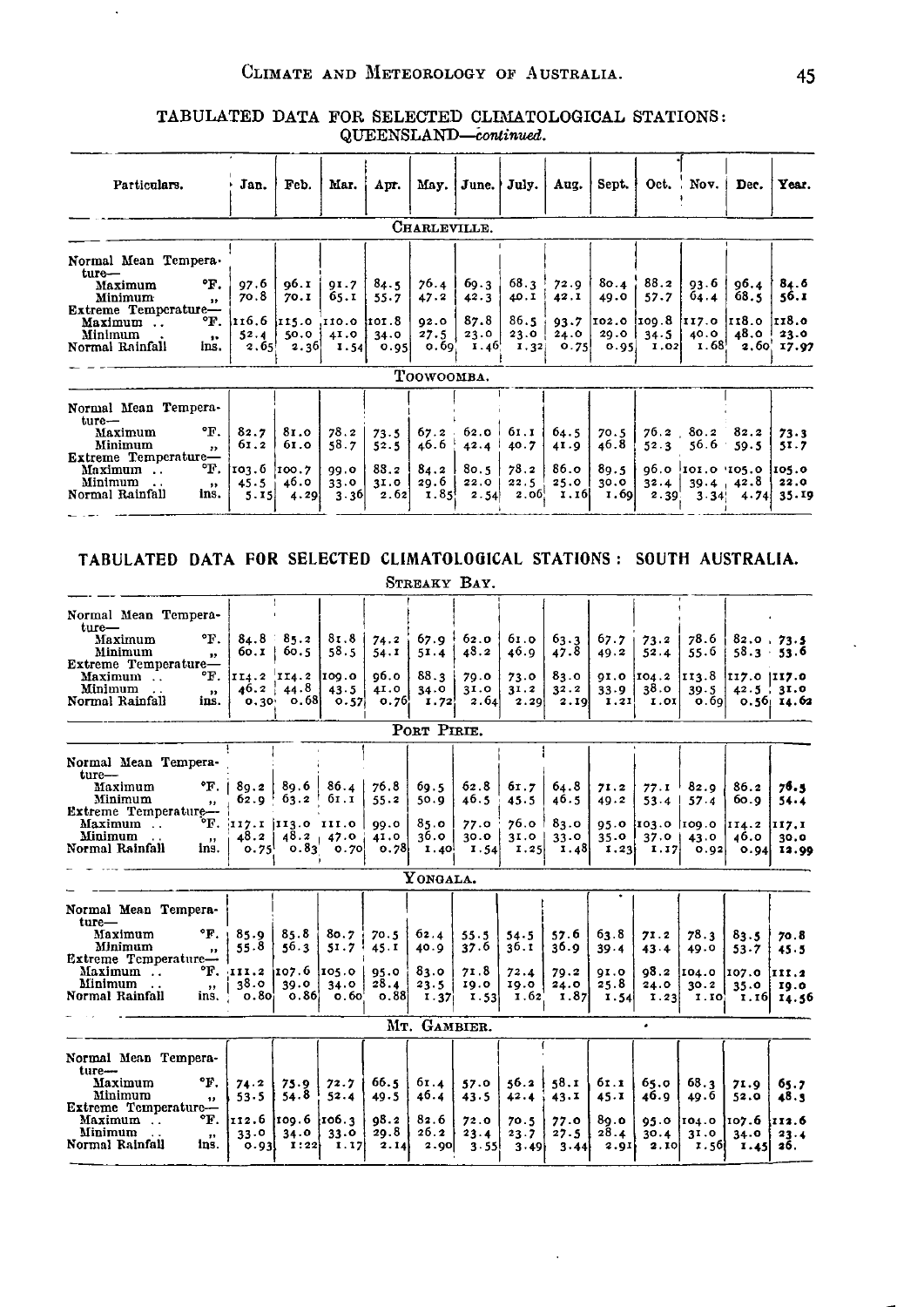TABULATED DATA FOR SELECTED CLIMATOLOGICAL STATIONS: WESTERN AUSTRALIA.

| Particulars. | Jan. | Feb. | Mar. | Apr. | May. June. July.   Aug.   Sept. |  |  | $-$ Oct. | $'$ Nov. | $\Delta$ Dec. | Year. |
|--------------|------|------|------|------|---------------------------------|--|--|----------|----------|---------------|-------|
|              |      |      |      |      |                                 |  |  |          |          |               |       |

#### Normal Mean Tempera-Norman mean<br>
Maximum oF.<br>
Minimum ...<br>
Extreme Temperature...<br>
Maximum ... oF.<br>
Minimum ... 90.1 85.8<br>72.4 68.0  $\frac{98.5}{81.4}$  $85.0$ <br> $66.2$  $88.5$ 96.9<br>79.7  $\frac{97.6}{81.2}$  $95.3$   $94.7$ <br>79.5 77.2  $\begin{array}{c|c} 95.9 & 95.5 \\ 80.2 & 79.7 \end{array}$  $93.5$ <br>74.8  $93.1$ <br> $75.8$  $69.5$  $\mathbf{I}$  $\begin{vmatrix} 1 & 1 & 1 & 1 \\ 6 & 7 & 5 & 62 & 0 \\ 6 & 7 & 9 & 6 & 30 \\ 6 & 7 & 6 & 30 & 6 \end{vmatrix}$ 96.o 106.0 111.6  $\begin{array}{|c|c|c|c|}\n\hline\n109.5 & 113.5 & 67.0 & 48.0 & 3.92 & 25.15\n\end{array}$ 102.0 110.2 Minimum<br>Normal Rainfall  $48.0$  56.0<br>0.08 0.02  $65.0$ <br>0.38 68.0 60.I  $\ln s$ .  $\frac{1}{0.20}$  $0.05$ I.55

#### GERALDTON.

| Normal Mean Tempera-       |                   |                                                                                                                                                                                      |                                           |  |                  |  |  |                                        |  |
|----------------------------|-------------------|--------------------------------------------------------------------------------------------------------------------------------------------------------------------------------------|-------------------------------------------|--|------------------|--|--|----------------------------------------|--|
| ture—<br>Maximum           |                   | $E.   84.5 \cdot 85.2   83.6   80.5   74.2   69.7   67.7   68.8   71.4   73.6   78.5   82.0   76.6$                                                                                  |                                           |  |                  |  |  |                                        |  |
| Minimum                    | $\bullet$         | 66.3 66.5 $\frac{1}{2}$ 65.0 $\frac{1}{2}$ 60.9 $\frac{1}{2}$ 53.8 $\frac{1}{2}$ 52.1 $\frac{1}{2}$ 53.0 $\frac{1}{2}$ 55.4 $\frac{1}{2}$ 60.0 $\frac{1}{2}$ 63.4 $\frac{1}{2}$ 58.7 |                                           |  |                  |  |  |                                        |  |
| <b>Extreme Temperature</b> |                   |                                                                                                                                                                                      |                                           |  |                  |  |  |                                        |  |
| Maximum                    |                   | <sup>o</sup> F.  112.0  115.5  110.8  102.8   93.8   83.8   81.0   86.0   96.5  104.6  108.8  113.0  115.5                                                                           |                                           |  |                  |  |  |                                        |  |
| Minimum                    | $^{\prime\prime}$ | 48.0 51.0 47.0 41.8 38.6 33.6 33.4 37.3 38.3 41.0 44.0 48.0 33.4                                                                                                                     |                                           |  |                  |  |  |                                        |  |
| Normal Rainfall            | ins.              |                                                                                                                                                                                      | $[0.30 \quad 0.42 \quad 0.78 \quad 0.89]$ |  | $2.58$ 4.84 3.77 |  |  | 2.57 $\vert$ 1.21 0.79 0.27 0.16 18.58 |  |

#### KALGOORLIE.

| Normal Mean Tempera-<br>$_{\text{ture}-}$ |        |                        |      |                                                                                                  |  |  |              |                         |      |
|-------------------------------------------|--------|------------------------|------|--------------------------------------------------------------------------------------------------|--|--|--------------|-------------------------|------|
| Maximum                                   |        | $\text{F.} \quad 93.2$ | 93.0 | $86.3$ 78.4 70.1 63.6 62.5 66.0 73.6 79.0                                                        |  |  |              | $86.3$   QI.I   78.6    |      |
| Minimum                                   | $22 -$ | 04.2                   |      | $64.4$   $61.3$   $55.2$ 48.9   $44.6$   $42.9$   $43.9$                                         |  |  | $148.2$ 52.7 | $+58.3$ $+62.3$ $-53.9$ |      |
| <b>Extreme Temperature-</b>               |        |                        |      |                                                                                                  |  |  |              |                         |      |
| Maximum                                   |        |                        |      | <sup>o</sup> F. 114,4 115.0 111.0 102.5 92.0   81.8   81.0   87.0   96.0 102.3 110.6 113.0 115.0 |  |  |              |                         |      |
| Minimum                                   |        | $47.1$                 |      |                                                                                                  |  |  |              |                         | 30.0 |
| Normal Rainfall                           | ins.   | o. 60¦                 |      |                                                                                                  |  |  |              |                         | 9.46 |
|                                           |        |                        |      |                                                                                                  |  |  |              |                         |      |

### COLLIE.

| Normal Mean Tempera-<br>ture— |                  |      |                                                            |  |  |                             |  |  |                                                                                                         |      |
|-------------------------------|------------------|------|------------------------------------------------------------|--|--|-----------------------------|--|--|---------------------------------------------------------------------------------------------------------|------|
| Maximum                       | $\mathbf{F}$ .   | 86.4 | 85.7                                                       |  |  |                             |  |  | 80.4   74.3   65.9   61.3   59.8   61.0   64.8   68.8   77.2   83.0                                     | 72.4 |
| Minimum                       | $\bullet\bullet$ |      | $55.6$   $54.9$   $52.5$   $47.1$   $42.9$   $40.4$        |  |  | $39.1$   39.8   42.5   45.3 |  |  | $49.7$   53.1                                                                                           | 40.0 |
| <b>Extreme Temperature-</b>   |                  |      |                                                            |  |  |                             |  |  |                                                                                                         |      |
| Maximum                       |                  |      |                                                            |  |  |                             |  |  | $E.$ [109.0 [110.2 [105.3   98.0   86.8   76.0   73.0   79.0   86.6   96.4 [101.8 [106.2 ] 110.2        |      |
| Minimum                       | ,,               |      |                                                            |  |  |                             |  |  | $37.7 + 35.2$   $32.3$   $29.6$   $28.0$   $24.8$   $25.0$   $26.2$   $28.0$   $31.0$   $32.6$   $35.0$ | 24.8 |
| Normal Rainfall               | ins.             |      | $\begin{bmatrix} 0.67 & 0.70 \end{bmatrix}$ 0.98 1.85 5.24 |  |  | 6.91 7.84 6.10 4.44         |  |  | $\begin{bmatrix} 3.06 & 1.12 \\ 0.69 & 39.60 \end{bmatrix}$                                             |      |
|                               |                  |      |                                                            |  |  |                             |  |  |                                                                                                         |      |

|                                                       |                          |       |      |                                                                                                                            |      | --------- |      |                                                  |                                                                          |      |                                                                                           |      |
|-------------------------------------------------------|--------------------------|-------|------|----------------------------------------------------------------------------------------------------------------------------|------|-----------|------|--------------------------------------------------|--------------------------------------------------------------------------|------|-------------------------------------------------------------------------------------------|------|
| Normal Mean Tempera-<br>$turo-$<br>Maximum<br>Minimum | $\mathbf{F}$ .           | 73.8  |      | 74.2 72.3 70.3 65.9 62.2 60.9 61.7 63.6 65.7 69.2 72.0 67.6<br>58.8 57.5 54.5 50.7 47.8 46.3 46.6 48.3 50.0 53.6 56.5 52.4 |      |           |      |                                                  |                                                                          |      |                                                                                           |      |
| <b>Extreme Temperature-</b>                           | $\bullet\bullet$         | 58.51 |      | $58.8 + 57.5$                                                                                                              |      |           |      |                                                  |                                                                          |      |                                                                                           |      |
| Maximum<br>Minimum                                    |                          |       |      | <sup>o</sup> F. 106.0 112.6 105.4<br>$42.3$   $41.0$   $38.7$                                                              |      |           |      | $39.5$   35.1   35.0   32.2   34.3   34.0   36.2 |                                                                          |      | 99.6   95.3   76.2   73.5   81.0   87.0   97.2   106.0   106.0   112.6<br>$40.6$   $41.2$ | 32.2 |
| Normal Rainfall                                       | $\bullet\bullet$<br>ins. | 1.36  | 1.03 | 1.78                                                                                                                       | 2.93 | 5.30      | 5.44 | $6.00$ 5.42                                      | $\begin{array}{ c c c c c c } \hline \text{4.25} & \text{.} \end{array}$ | 3.28 | $1.65$ $1.23$ $39.67$                                                                     |      |

**ALBANY** 

# WYNDHAM.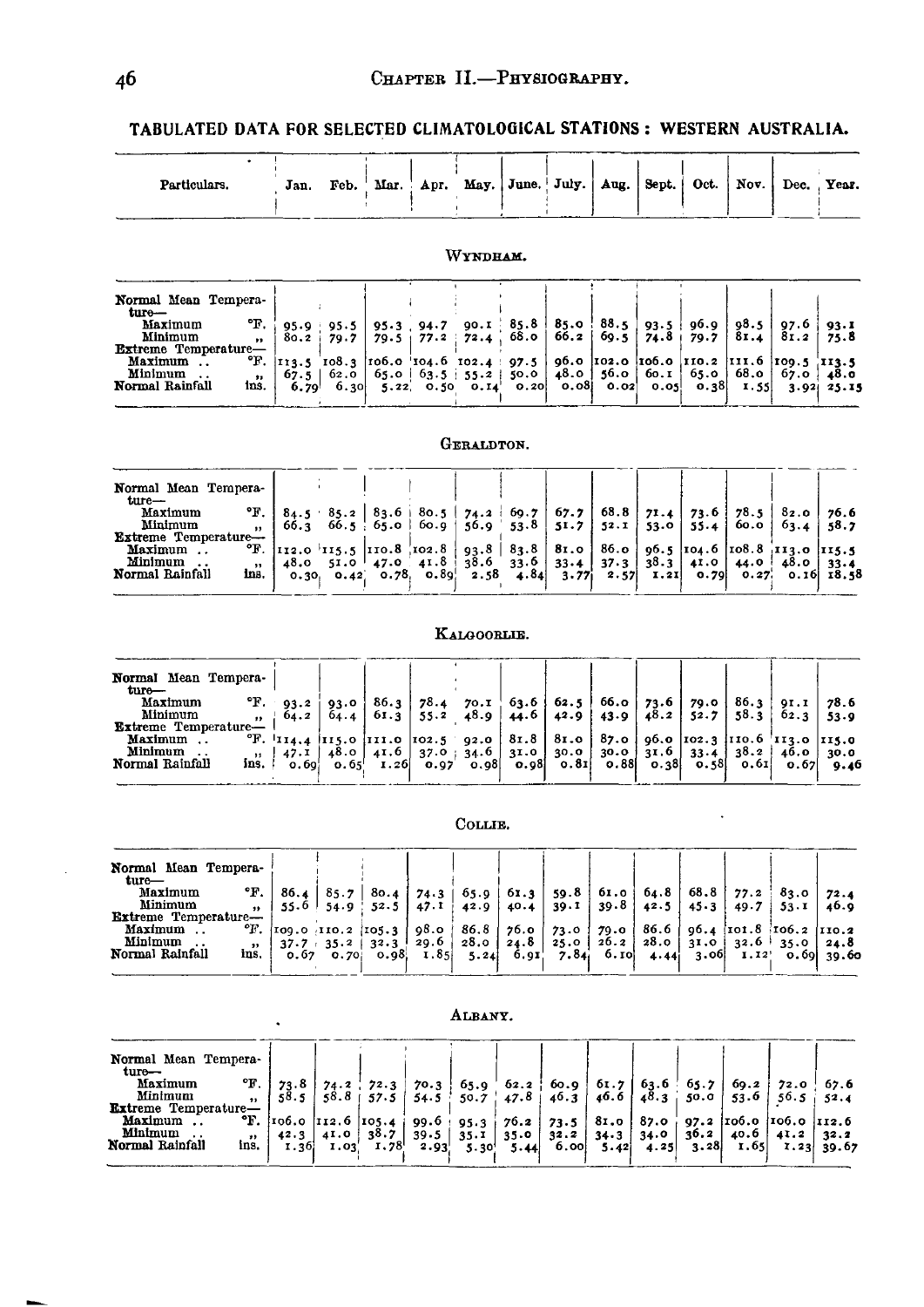|  |  | TABULATED DATA FOR SELECTED CLIMATOLOGICAL STATIONS: TASMANIA. |  |
|--|--|----------------------------------------------------------------|--|
|  |  |                                                                |  |

| Particulars.                                                                                                                                                                                  | Jan.                                         | Feb.                                              | Mar.                                     |                                          | Apr. May.                             | June.                                    | July.                                             | Aug.                                  | Sept.                                | Oct.                                 | Nov.                                 | Dec.                                  | Year.                                        |
|-----------------------------------------------------------------------------------------------------------------------------------------------------------------------------------------------|----------------------------------------------|---------------------------------------------------|------------------------------------------|------------------------------------------|---------------------------------------|------------------------------------------|---------------------------------------------------|---------------------------------------|--------------------------------------|--------------------------------------|--------------------------------------|---------------------------------------|----------------------------------------------|
|                                                                                                                                                                                               |                                              |                                                   |                                          |                                          | BURNIE.                               |                                          |                                                   |                                       |                                      |                                      |                                      |                                       |                                              |
| Normal Mean Tempera-<br>ture-<br>°F.<br>Maximum<br>Minimum<br>$\bullet\bullet$<br><b>Extreme Temperature-</b><br>°F.<br>Maximum<br>Minimum<br>$\pmb{\mathfrak{z}}$<br>Normal Rainfall<br>ins. | 66.7<br>50.9<br>83.5<br>$39 - 5$<br>1.52     | 66.9<br>52.9<br>80.3<br>38.7<br>1.73              | 64.6<br>49.4<br>80.0<br>36.0<br>I.88     | 61.1<br>47.4<br>71.3<br>$35 - 5$<br>3.23 | 57.9<br>44.5<br>70.5<br>31.3<br>3.53  | $54 - 3$<br>43.2<br>60.4<br>32.8<br>4.55 | 52.9<br>40.5<br>59.8<br>30.5<br>4.92              | 53.7<br>41.3<br>61.3<br>30.0<br>4.88  | 55.7<br>41.8<br>63.0<br>31.0<br>3.83 | 57.9<br>43.7<br>72.7<br>32.0<br>3.65 | 61.6<br>47.1<br>80.4<br>36.0<br>2.62 | 65.3<br>49.7<br>85.0<br>36.5<br>2.65  | 59.9<br>46.I<br>85.0<br>30.0<br>38.99        |
|                                                                                                                                                                                               |                                              |                                                   |                                          |                                          | LAUNCESTON.                           |                                          |                                                   |                                       |                                      |                                      |                                      |                                       |                                              |
| Normal Mean Tempera-<br>ture-<br>°F.<br>Maximum<br>Minimum.<br>$\bullet\bullet$<br>Extreme Temperature-<br>°F.<br>Maximum<br>Minimum<br>$\bullet$<br>Normal Rainfall<br>ins.                  | 75.8<br>52.I<br>100.0<br>34.0<br>1.52        | 76.7<br>52.7<br>101.0<br>33.7<br>1.49             | 72.0<br>$49 - 7$<br>98.5<br>31.0<br>1.71 | 65.3<br>45.3<br>84.0<br>27.0<br>2.38     | 59.5<br>4I. I<br>74:8<br>24.0<br>2.71 | 38.4<br>66.2<br>22.0<br>3.11             | $54.6$ 53.7<br>36.9<br>66.2<br>21.0<br>3.10       | 56.3<br>38.4<br>63.0<br>24.5<br>3.12  | 60.0<br>41.4<br>75.0<br>24.0<br>2.81 | 64.2<br>44.1<br>88.8<br>25.0<br>2.67 | 69.2<br>47.2<br>92.0<br>32.0<br>1,82 | 73.1<br>50.3  <br>31.5<br>2.12        | 65.0<br>44.8<br>97.6 IOI.0<br>21.0<br>-28.56 |
|                                                                                                                                                                                               |                                              |                                                   |                                          |                                          | ZEEHAN.                               |                                          |                                                   |                                       |                                      |                                      |                                      |                                       |                                              |
| Normal Mean Tempera-<br>ture-<br>°F.<br>Maximum<br>Minimum<br>$\pmb{\mathfrak{z}}$<br>Extreme Temperature—<br>°F.<br>Maximum<br>Minimum<br>$\bullet$<br>Normal Rainfall<br>ins.               | 66.3<br>48.0<br>94.7<br>32.2<br>5.75         | 68.6<br>49.4<br>99.2<br>30.7<br>4.37 <sub>1</sub> | 65.2<br>47.3<br>92.5<br>28.0<br>$5 - 77$ | 59.9 i<br>45.1<br>81.9<br>25.0<br>8.25   | 56.0<br>42.4<br>74.6<br>23.0<br>8.69  | 52.3<br>39.2<br>67.3<br>20.5<br>9.21     | 51.6<br>38.2<br>62.6<br>2I.1<br>9.90 <sub>i</sub> | 53.0<br>39.7<br>69.3<br>22.6<br>10.30 | 55.9<br>41.0<br>80.0<br>23.0<br>9.34 | 58.9<br>42.8<br>85.9<br>26.6<br>8.59 | 61.4<br>44.6<br>94.0<br>30.0<br>7.43 | 64.7<br>46.8<br>97.0<br>31.2<br>6.46  | 59.5<br>43.7<br>99.2<br>20.5<br>94.06        |
|                                                                                                                                                                                               |                                              |                                                   |                                          |                                          | Swansea.                              |                                          |                                                   |                                       |                                      |                                      |                                      |                                       |                                              |
| Normal Mean Tempera-<br>ture—<br>°F.<br>Maximum<br>Minimum<br>,,<br>${\bf Extreme}$ $\bf Temperature-$<br>°F.<br>Maximum<br>Minimum<br>$, \,$<br>Normal Rainfall<br>ins.                      | 70.0<br>52.I<br>104.1<br>35.4<br><b>1.60</b> | 71.4<br>53.0<br>100.7<br>38.0<br>I.89             | 68.7<br>50.3<br>99.7<br>27.0<br>2.48     | 63.9<br>46.6<br>85.0<br>31.4<br>2.30     | 59.4<br>42.4<br>83.9<br>27.0<br>1.65  | $55.3$ !<br>40.0<br>67.O<br>24.0<br>2.52 | 54.7<br>38.9<br>67.0<br>26.4<br>1.97              | 56.5<br>39.5<br>72.6<br>25.0<br>1.37  | 59.9<br>42.3<br>80.0<br>27.2<br>1.51 | 63.3<br>44.9<br>92.0<br>29.0<br>2.17 | 66.8<br>47.9<br>95.0<br>32.0<br>1.84 | 69.2<br>50.6<br>100.2<br>35.0<br>2.49 | 63.3<br>45.7<br>104.1<br>24.0<br>23.79       |

#### **TABULATED DATA FOR SELECTED CLIMATOLOGICAL STATIONS NORTHERN TERRITORY.**

DABWIN.

| Normal Mean Tempera-<br>ture— |                |       |                          |                                                                                          |  |  |      |            |
|-------------------------------|----------------|-------|--------------------------|------------------------------------------------------------------------------------------|--|--|------|------------|
| Maximum                       | $\mathbf{F}$ . | 80.OL |                          | $89.8$ 90.2 91.9 90.1 87.5 86.6 88.5 91.0 92.6 93.2 92.0                                 |  |  |      | 90.3       |
| Minimum                       | $\bullet$      |       | $77.3$   $77.1$   $77.1$ | 75.9   72.6   69.5   67.8   69.7   73.9   77.2   78.2   78.1   74.5                      |  |  |      |            |
| Extreme Temperature-          |                |       |                          |                                                                                          |  |  |      |            |
| Maximum                       |                |       |                          | <b>E.</b> $ 100.0 100.9 102.0 104.0 102.3 98.6 98.0 03.0 102.0 104.9 103.3 102.0 104.9$  |  |  |      |            |
| Minimum                       |                |       |                          | 68.0   63.0   68.0   65.7   59.2   55.3   55.8   58.1   63.0   68.7   66.8   69.4   55.3 |  |  |      |            |
| Normal Rainfall               | ins.           |       |                          | 16.18 12.37 11.18 3.08 0.33 0.09 0.01 0.02 0.60 1.93                                     |  |  | 4.32 | 8.57 58.68 |
|                               |                |       |                          |                                                                                          |  |  |      |            |

 $\ddot{\phantom{0}}$